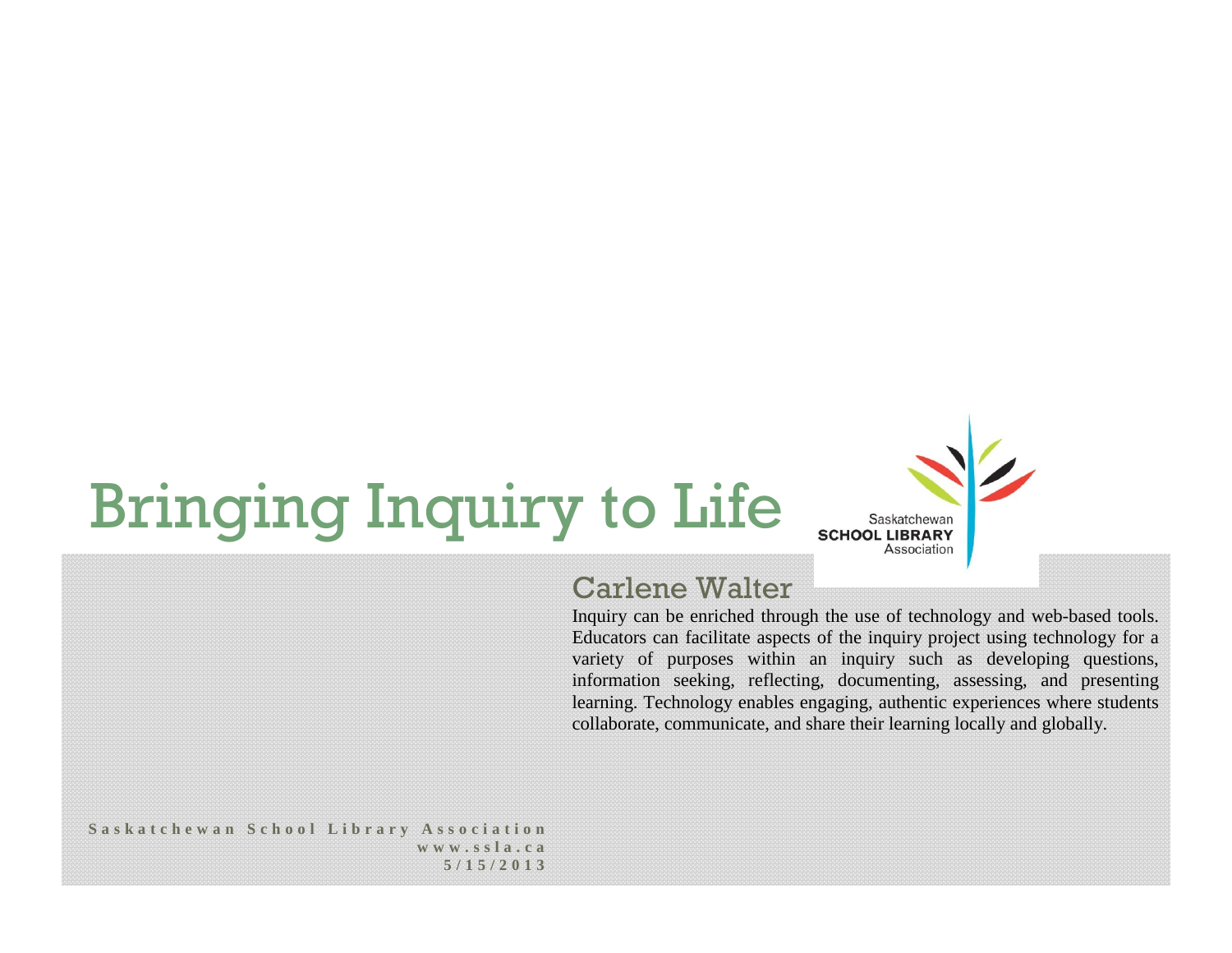



## **The Fostering of Deep Knowledge and Understanding**

| <b>Inquiry Stage</b>                                                                                                                                                          | <b>Teaching and Learning Strategies</b>                                                                                                                                                                                                                                                                                                                                                                                                                                                                  | <b>Technology Tools and Resources</b>                                                                                                                                                                                                                                                                                                                                                                                                                                                                                                                                                                                                                                                                                                                               |
|-------------------------------------------------------------------------------------------------------------------------------------------------------------------------------|----------------------------------------------------------------------------------------------------------------------------------------------------------------------------------------------------------------------------------------------------------------------------------------------------------------------------------------------------------------------------------------------------------------------------------------------------------------------------------------------------------|---------------------------------------------------------------------------------------------------------------------------------------------------------------------------------------------------------------------------------------------------------------------------------------------------------------------------------------------------------------------------------------------------------------------------------------------------------------------------------------------------------------------------------------------------------------------------------------------------------------------------------------------------------------------------------------------------------------------------------------------------------------------|
| <b>Frontloading and Building</b><br><b>Foundational Understandings</b><br><b>Invite Curiousity</b><br>$\bullet$<br><b>Build Background Knowledge</b><br>Find Topics<br>Wonder | Build Background Knowledge (Eg. KWL)<br><b>Think Alouds</b><br><b>Converse With Experts</b><br>Facilitate Conversations, including Small Group<br>Discussion & Dialogue<br><b>Identify Research Containers</b><br>Introduce a Variety of Sources, Including Primary<br>Sources<br><b>Build Visual Literacy Skills</b><br>Demonstrate Webbing and Concept Mapping<br>Model Pre-Reading Aids (Visual Organizers,<br>Semantic Maps, <b>Anticipation Guides</b> )<br><b>Engage In Exploration Activities</b> | <b>Concept Mapping and Webbing</b><br>Popplet<br>$\circ$<br>Bubbl.us<br>$\Omega$<br>Mindmeister<br>$\circ$<br><b>InstaGrok</b><br>$\Omega$<br><b>Small Group Discussions and Dialogue</b><br><b>Titan Pad</b><br>$\Omega$<br>Lino.It<br>$\circ$<br>Padlet<br>$\Omega$<br><b>Curation (Teacher)</b><br>Pathfinders (Jog The Web, Only2Clicks)<br>$\circ$<br>LibGuides<br>$\Omega$<br><b>Background Knowledge/Finding Topics</b><br>$\bullet$<br><b>Access Experts/Other Voices</b><br>$\circ$<br><b>Skype</b><br>Twitter<br>Online Multimedia Resources<br>$\circ$<br><b>Online Databases</b><br>$\circ$<br><b>Image Resources</b><br>$\Omega$<br><b>Google Images and Flickr</b><br>Compfight<br><b>Google Earth</b><br>$\circ$<br>TeacherTube, YouTube<br>$\Omega$ |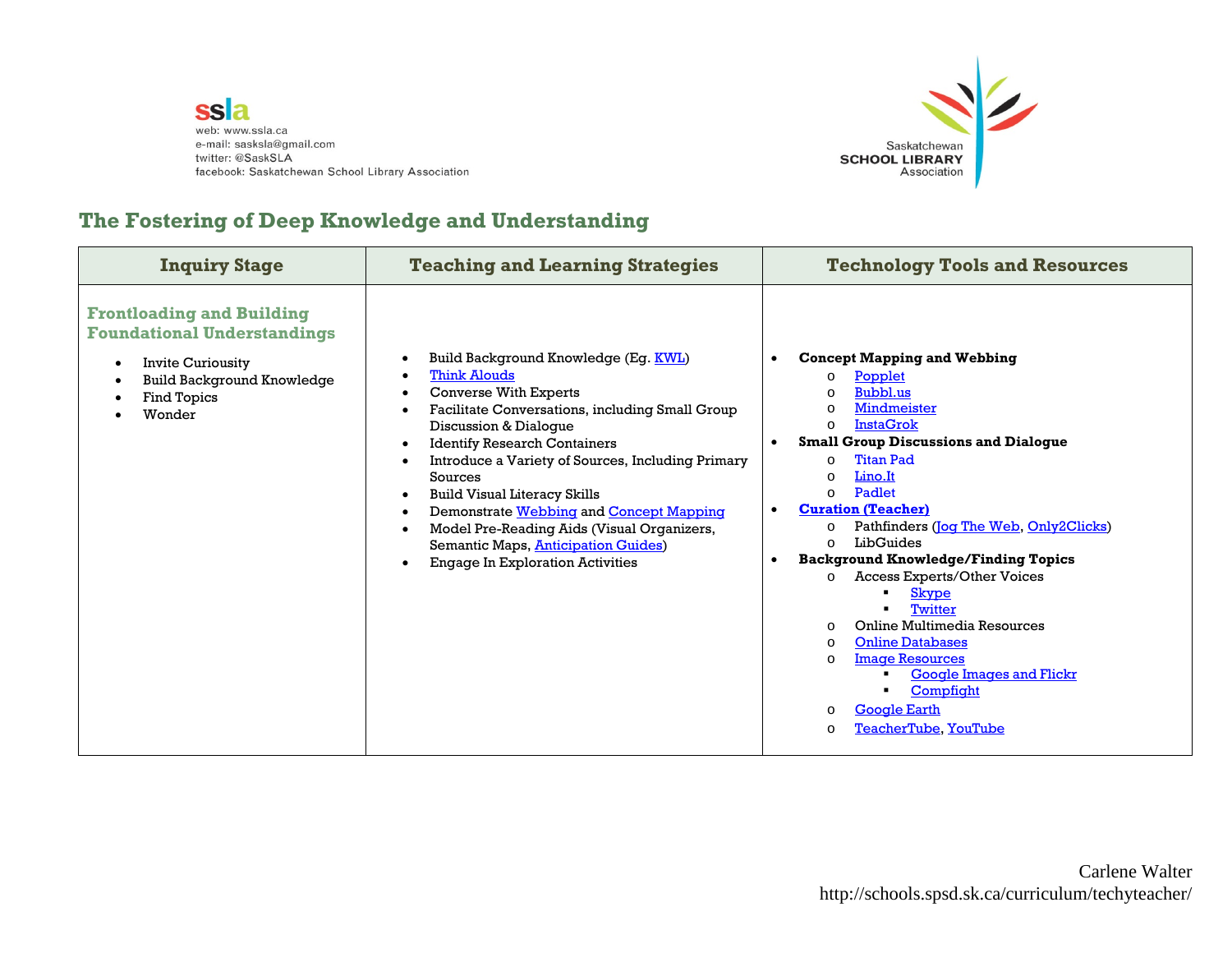ssla web: www.ssla.ca e-mail: sasksla@gmail.com twitter: @SaskSLA facebook: Saskatchewan School Library Association



| <b>Inquiry Stage</b>                                                                                             | <b>Teaching and Learning Strategies</b>                                                                                                                                                                                                                                                                                                                                                                                                   | <b>Technology Tools and Resources</b>                                                                                                                                                                                                                                                                                                                                                                                                                                                                                                                                                                                                                                                                                                                                                                                                                                                                                                                                                                   |
|------------------------------------------------------------------------------------------------------------------|-------------------------------------------------------------------------------------------------------------------------------------------------------------------------------------------------------------------------------------------------------------------------------------------------------------------------------------------------------------------------------------------------------------------------------------------|---------------------------------------------------------------------------------------------------------------------------------------------------------------------------------------------------------------------------------------------------------------------------------------------------------------------------------------------------------------------------------------------------------------------------------------------------------------------------------------------------------------------------------------------------------------------------------------------------------------------------------------------------------------------------------------------------------------------------------------------------------------------------------------------------------------------------------------------------------------------------------------------------------------------------------------------------------------------------------------------------------|
| <b>Investigating Wonderings</b><br><b>Develop Questions</b><br>Search for Information<br><b>Discover Answers</b> | Find Information<br><b>Refine Questions</b><br><b>Model The Process</b><br><b>O</b> Guided Practice<br>Make Text Connections With Prior Knowledge<br><b>Read Alouds And Think Alouds</b><br>$\circ$<br><b>Understand Organization Of Text</b><br><b>Text Structures</b><br>$\Omega$<br><b>Text Features</b><br>$\Omega$<br><b>Annotate Text</b><br>Coding<br>$\circ$<br>Notes/Reflection<br>$\Omega$<br>Two Column Note Taking<br>$\circ$ | <b>Effective Search Strategies</b><br>$\bullet$<br>Google Custom Search<br>$\circ$<br><b>Search Engines</b><br>$\circ$<br>RSS Feeds (push databases, blogs news sites)<br>$\circ$<br>Hashtags<br>$\circ$<br><b>Web Site Evaluation</b><br>Authenticity<br>$\circ$<br><b>Research Environment (Student)</b><br>Curation<br>$\circ$<br>Container:<br>$\Omega$<br>o Evernote<br>o Dropbox<br>o Diigo (For Educators)<br>o Pinterest<br>o Google Drive<br>o Blogs (Kidblog, Wordpress, Edublogs)<br>o Wikis (Wikispaces)<br><b>Develop Culture of Digital Citizenship</b><br>$\circ$<br><b>Citation Generators</b><br>$\Omega$<br>$\circ$ BibMe<br>$\circ$ TinEye<br>o Copyright Friendly Places<br>o Creative Commons<br><b>Find Information</b><br><b>Online Databases</b><br>$\circ$<br>Variety of sources: primary, scholarly, peer-<br>$\circ$<br>edited<br><b>Annotate Online Text</b><br>Evernote<br>$\circ$<br><b>Understand Organization of Digital Text</b><br>$\bullet$<br>Hyperlinks<br>$\circ$ |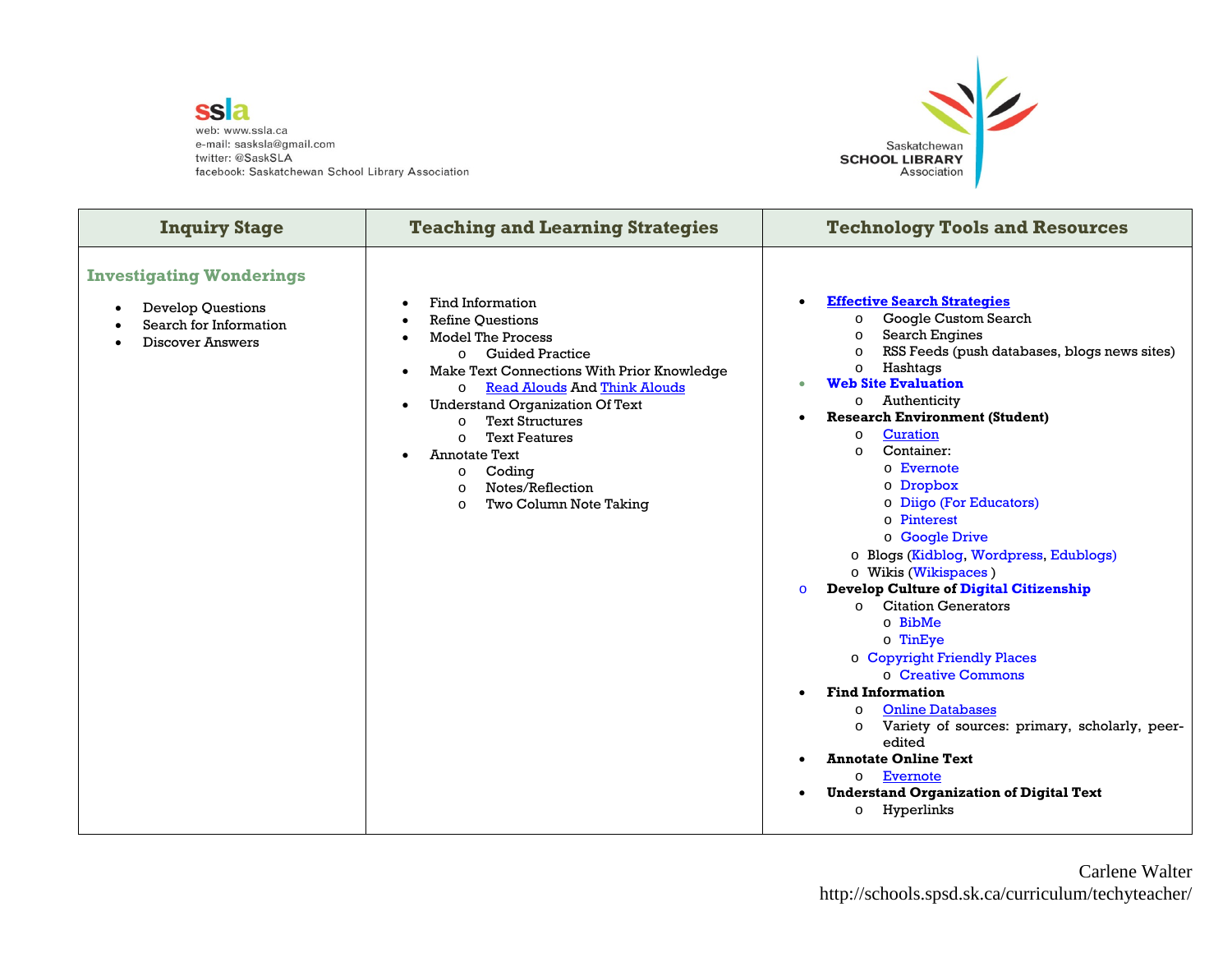ssla web: www.ssla.ca e-mail: sasksla@gmail.com twitter: @SaskSLA facebook: Saskatchewan School Library Association



| <b>Inquiry Stage</b>                                                                                                                                                                                                   | <b>Teaching and Learning Strategies</b>                                                                                                                                                                                                                                                                                                                                                                                                                                                                                                                                                                                                                                                                                                                                                                                                        | <b>Technology Tools and Resources</b>                                                                                                                                                                                                                                                                                                                                                |
|------------------------------------------------------------------------------------------------------------------------------------------------------------------------------------------------------------------------|------------------------------------------------------------------------------------------------------------------------------------------------------------------------------------------------------------------------------------------------------------------------------------------------------------------------------------------------------------------------------------------------------------------------------------------------------------------------------------------------------------------------------------------------------------------------------------------------------------------------------------------------------------------------------------------------------------------------------------------------------------------------------------------------------------------------------------------------|--------------------------------------------------------------------------------------------------------------------------------------------------------------------------------------------------------------------------------------------------------------------------------------------------------------------------------------------------------------------------------------|
| <b>Synthesizing and Constructing</b><br><b>New Knowledge</b><br><b>Intensify Research</b><br>Synthesize Information<br>Identify Call to Action<br>(activism, awareness, aid,<br>stewardship)<br><b>Build Knowledge</b> | Synthesizing Information from a Variety Of<br>Sources, Including<br><b>Interviews</b><br>$\Omega$<br>Surveys<br>$\Omega$<br>Ouestionnaires<br>$\Omega$<br><b>Focus Groups</b><br>$\Omega$<br><b>Evaluate Information</b><br>Check Sources<br>$\Omega$<br>Determine Reliability<br>$\circ$<br><b>Citation Of Sources</b><br>Reflection (Assessment For Learning)<br>Conferencing<br>$\Omega$<br>Teacher-To-Student<br>Student-To-Teacher<br>Student-To-Student<br>Self-Assessment<br>$\Omega$<br><b>Identify Plan of Action</b><br>$\bullet$<br>Activism - do something specific to<br>$\circ$<br>support cause<br>Awareness – educate others,<br>$\Omega$<br>encourage them to think<br>Aid – contribute resources<br>$\Omega$<br>Stewardship<br>$\circ$<br>Determine Method For Showcasing Learning<br>Compose<br>O<br>Storyboard<br>$\Omega$ | <b>Aggregate Information and Materials</b><br>Data Management<br>$\circ$<br>Spreadsheet (Excel)<br>Infographics<br><b>Interviews and Feedback</b><br>$\Omega$<br>Podcast (Audacity)<br>٠<br>Video (Flip cameras)<br>MP3 (Smart Recorder)<br>Present.Me<br>HootSuite<br>Survey and Questionnaires<br>$\Omega$<br>• Generators<br>• PollDaddy<br><b>Google Forms</b><br>PollEverywhere |